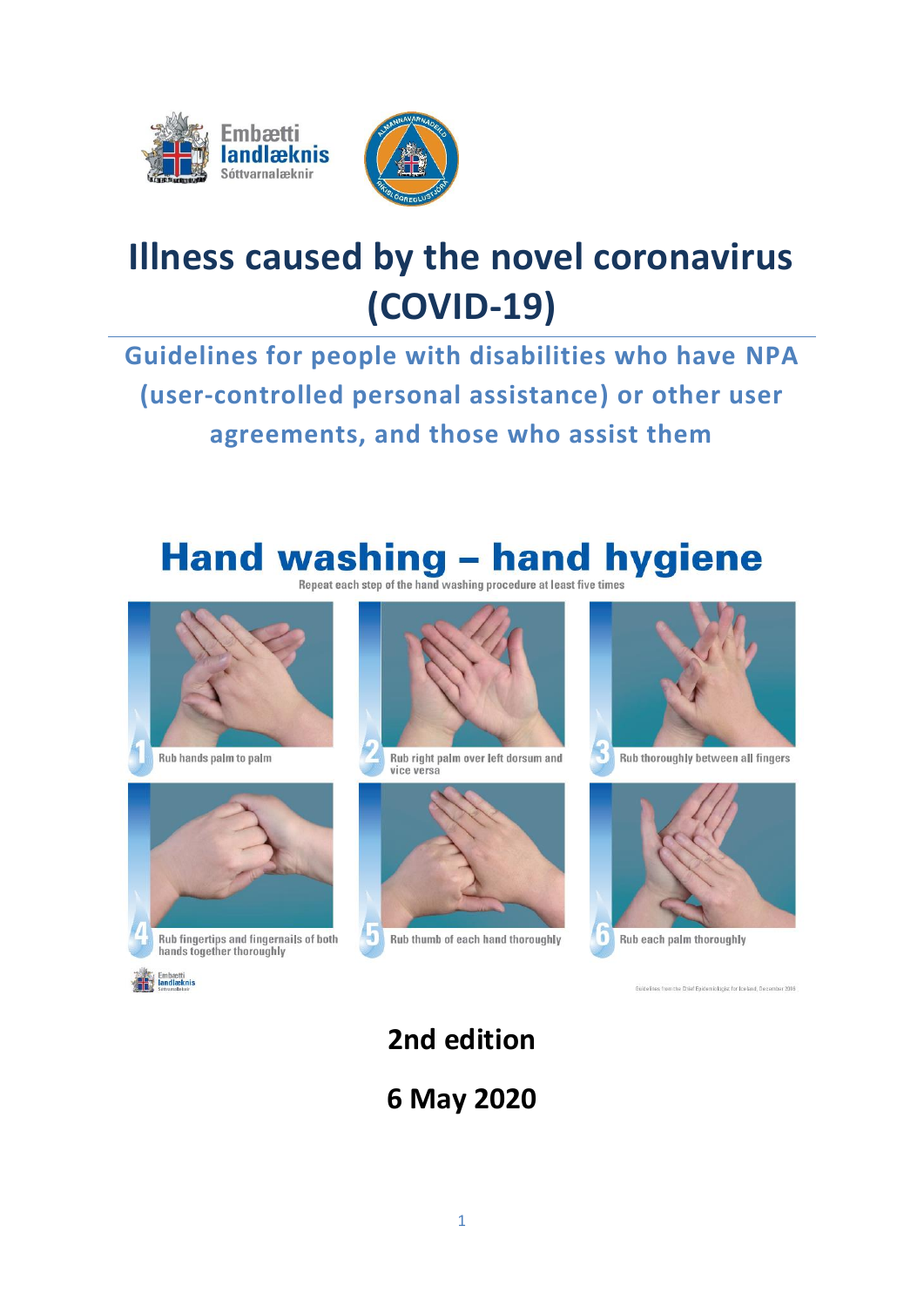### **Table of Contents**

| 1.  |                                                                                         |
|-----|-----------------------------------------------------------------------------------------|
| 2.  |                                                                                         |
| 3.  |                                                                                         |
| 4.  |                                                                                         |
| 5.  |                                                                                         |
| 6.  |                                                                                         |
| 7.  |                                                                                         |
|     | For those who clean COVID-19 areas: protecting yourself against infection  9            |
|     |                                                                                         |
| 8.  |                                                                                         |
|     |                                                                                         |
|     |                                                                                         |
|     |                                                                                         |
|     |                                                                                         |
|     |                                                                                         |
| 9.  |                                                                                         |
| 10. |                                                                                         |
| 11. | Relaxation of ban on gatherings and disease prevention measures beginning 4 May 2020 16 |
|     |                                                                                         |
|     |                                                                                         |
|     |                                                                                         |
|     | The first steps out of so-called preventative /self- imposed quarantine  16             |
|     |                                                                                         |
|     |                                                                                         |
|     |                                                                                         |
|     |                                                                                         |

Guidelines for people with disabilities who have NPA or other user agreements, and those who assist them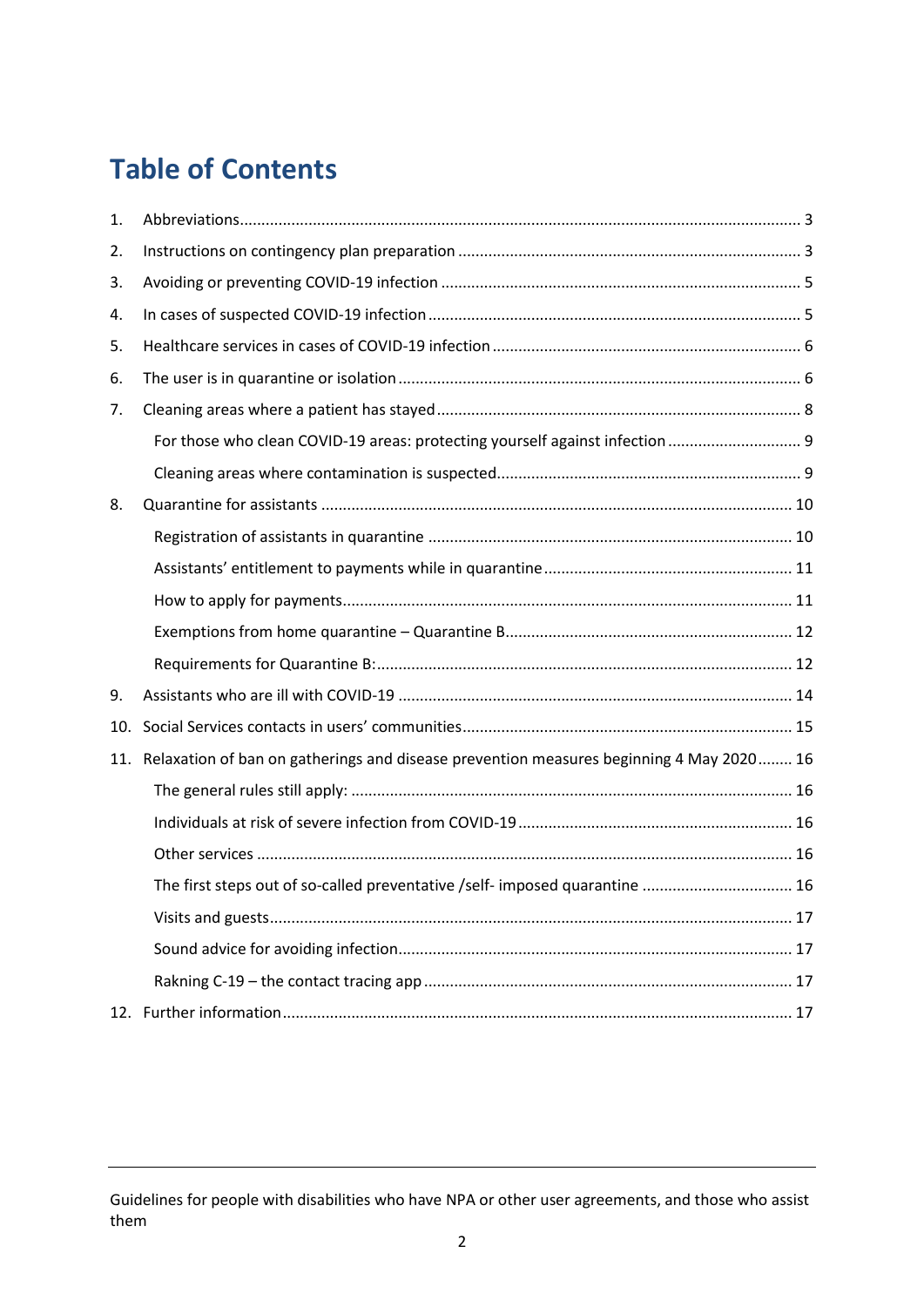### <span id="page-2-0"></span>1.Abbreviations

| <b>Abbreviation</b> | <b>Name</b>                                                                                                       |
|---------------------|-------------------------------------------------------------------------------------------------------------------|
| 112                 | Emergency-Alert 112, a harmonised emergency answering service for the entire                                      |
|                     | country                                                                                                           |
| 1700                | Medical service hotline, a nationwide telephone service providing medical advice 24<br>hours a day, 7 days a week |
| <b>Avd-RLS</b>      | National Commissioner of the Icelandic Police - Department of Civil Protection and                                |
|                     | <b>Emergency Management</b>                                                                                       |
| <b>COVID-19</b>     | The respiratory illness caused by the novel coronavirus                                                           |
| <b>PPE</b>          | Personal protective equipment (single-use gloves, masks, gowns, etc.)                                             |
| <b>FRN</b>          | <b>Ministry of Social Affairs</b>                                                                                 |
| <b>HRN</b>          | Ministry of Health                                                                                                |
| <b>NPA</b>          | User-controlled personal assistance                                                                               |
| <b>SVL</b>          | <b>Chief Epidemiologist</b>                                                                                       |
| <b>WHO</b>          | <b>World Health Organization</b>                                                                                  |

### <span id="page-2-1"></span>2. Instructions on contingency plan preparation

It is important that users of NPA and those who have other types of user agreements are prepared for the possibility that they or people who assist them could be suspected of having COVID-19.

#### **When there is a risk of COVID-19 infection, users and their assistants must:**

- 1. Be familiar with the symptoms of COVID-19 and the channels of contagion and acquaint themselves with instructions on recognised procedures. Further information can be found on the websites of the [Directorate of Health,](https://www.landlaeknir.is/koronaveira/) the [Ministry of Social Affairs,](https://www.stjornarradid.is/raduneyti/felagsmalaraduneytid/) the [Icelandic Association of](https://www.samband.is/)  [Local Authorities,](https://www.samband.is/) and the [NPA Centre.](https://www.npa.is/index.php/covid)
- 2. The symptoms of COVID-19 are as follows: cough, fever, cold symptoms, body and muscle aches, and fatigue, sometimes with a sore throat. Some have also reported a change in or loss of their sense of taste and smell.
- 3. Be prepared to observe strict hygiene and cleanliness, take increased disease prevention measures and take basic measures to avoid contagion.
- 4. Be prepared to take on projects relating to COVID-19.
- 5. Be prepared to provide assistance with restricting access to users' households and to stop unnecessary traffic so as to reduce the risk of contagion.
- 6. Know how to put on and take off personal protective equipment (PPE).
- 7. Have familiarised themselves with the Chief Epidemiologist's [videos](https://www.landlaeknir.is/smit-og-sottvarnir/sykingavarnir-innan-heilbrigdisthjonustu/myndbond-sottvarnir/) on disease prevention, hand washing, and use of PPE.
- 8. Inform contact personnel at the community's Social Services Department of suspected COVID-19 infection and, as appropriate, administrative personnel or supervisory personnel.

Guidelines for people with disabilities who have NPA or other user agreements, and those who assist them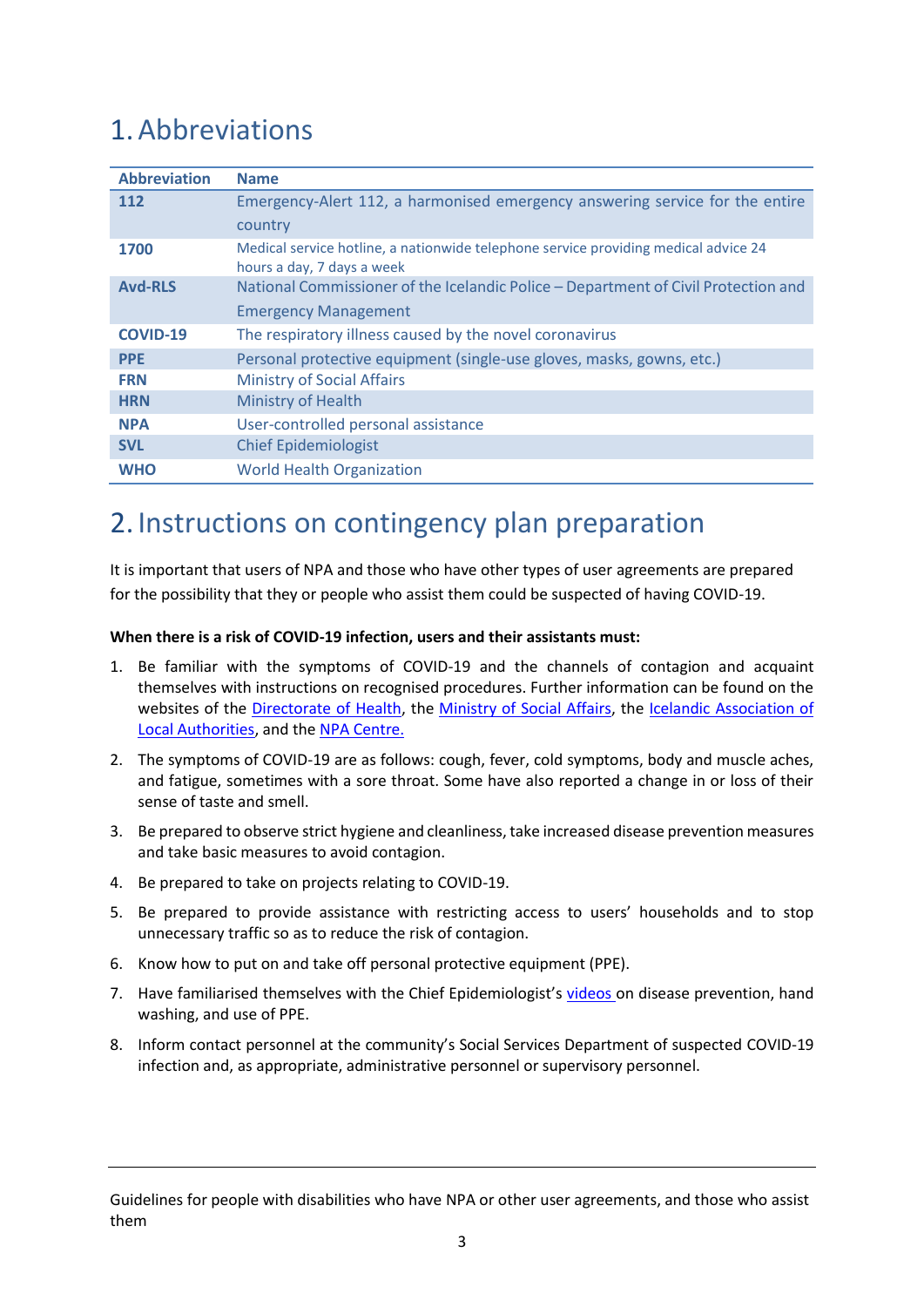#### **Keep the following items in a safe and accessible place in the home:**

- Hand sanitiser
- Paper towels
- Single-use gloves
- Plastic bags
- Liquid disinfectant to clean surfaces; such as disinfectant spray or Virkon
- Virkon tablets and instructions on their use

It is important to prepare yourself, and make your own contingency plan, and talk with assistants about how to respond if illness should occur and you need to enter quarantine or isolation. It is good to use these guidelines as a reference when you are making your own contingency plan.

#### **It is good to:**

- Make a list of important phone numbers that you should have available.
- Always have a supply of cleaning products, disinfectants, hand sanitiser, soap, paper towels, singleuse gloves, etc.
- Prepare a disease prevention and cleanliness procedure for your assistants and those who spend time in your home:
	- o Hand washing
	- o Cleaning of your home and the surfaces that are touched
	- o General cleanliness
- Prepare a procedure for visits, including the number of guests, and for trips outside your home
- Prepare a plan for how you can respond in case you or anyone in your group of assistants is suspected or confirmed to be infected with COVID-19.
- Try to plan how you can respond in an emergency. Example: If a large part of your group of assistants must enter quarantine or isolation and cannot work with you.
- You should decide who will act as supervisor if you cannot do so because of illness.
- Talk with your assistants about responses and procedures that should be followed if you or someone in your group of assistants becomes ill.
- Make a list of people who could be part of your "rear guard," or back-up team:
	- $\circ$  Make a list of people who have worked with you before; contact them and ask them if they would be able to help out in an emergency.
	- o Find out whether family members or friends could help you if the need arises.
- Be familiar with the procedures for getting assistance from the social welfare services' back-up team.
- Prepare a procedure for how to pick up food, medicines, and other necessities for your home in case of COVID-19 infection.
- Have the necessary instructions printed out and share them as needed.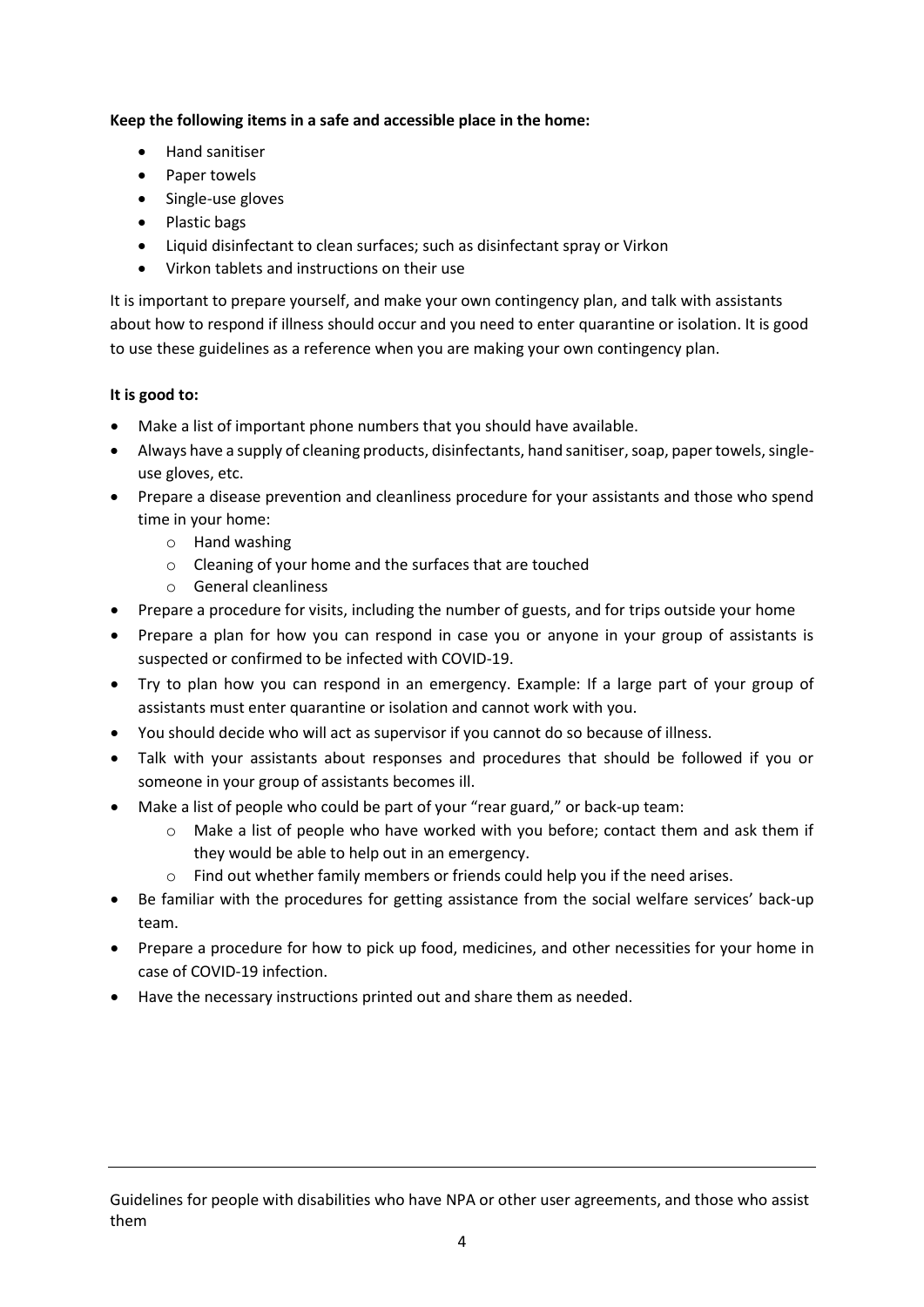### <span id="page-4-0"></span>3.Avoiding or preventing COVID-19 infection

It is important to observe strict hygiene and cleanliness, take increased disease prevention measures and take basic measures to avoid infection.

#### **Basic measures to avoid infection include the following:**

- General hand cleansing; i.e., hand washing and/or use of hand sanitiser. Wash your hands thoroughly for at least 20 seconds when you start your shift, before and after meals, and before and after going to the toilet.
- **Easy access to hand washing facilities and hand sanitiser.**
- **Easy access to single-use protective gloves. Sanitise your hands after using gloves.**
- Personal protective equipment (PPE) shall be used by assistants if there is even the slightest suspicion of infection in the household.
- Single-use equipment is placed in a closed plastic bag after use and may be disposed of with regular household trash.
- Both users and assistants should speak up immediately if they begin to experience symptoms.

Administrators of NPA agreements/user agreements (independent parties or users themselves) are asked to ensure that assistants have access to cleaning products, single-use gloves, and other PPE that is important for basic disease prevention.

In case of suspected infection, administrators/users can request **PPE from the Chief Epidemiologist's inventory** through the contact person at their municipality who oversees PPE orders (see Section 10).

#### **This includes:**

- Single-use gloves in sizes M and L
- Single-use protective gowns
- Face masks or goggles
- FFP2 antiviral masks

### <span id="page-4-1"></span>4. In cases of suspected COVID-19 infection

- 1. Contact your community healthcare centre or call 1700 and request assistance from the doctor on duty. If immediate attention is required, call 112.
- 2. Obtain equipment for protection against COVID-19 infection.
- 3. Separate the infected person from others as soon as possible.
- 4. Limit physical contact with the infected person and keep interactions with the infected person to a minimum.
- 5. Use single-use gloves. Remove the gloves immediately after use and disinfect your hands.
- 6. If other PPE is available and is to be used single-use gowns or protective masks, for example put it on in accordance with the Chief Epidemiologist's instructions.
- 7. If infectious agents (body fluids) are released into the environment, wipe them up with a singleuse towel, clean the affected surfaces with soap and water, and then wipe them down with disinfectant (i.e. Virkon or disinfectant spray).
- 8. Place used PPE and other trash generated from caring for a sick person (used vomit bags, used wipes, etc.) into a closed bag and dispose of it with household trash.

Guidelines for people with disabilities who have NPA or other user agreements, and those who assist them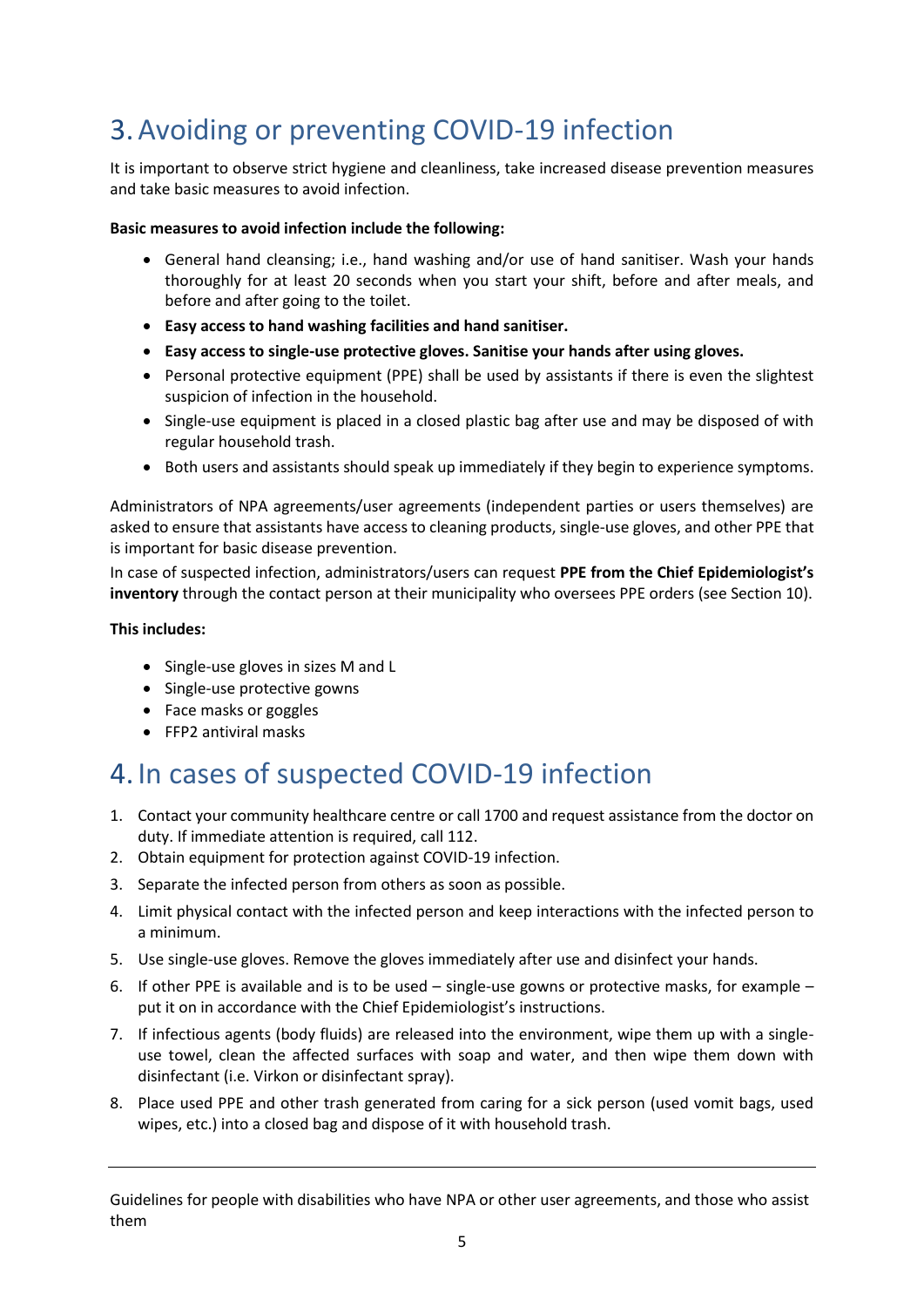- 9. Place contaminated clothing into a closed bag and wash it in a washing machine as you would other clothing.
- 10. Notify family members if applicable.
- 11. Assistants who provided care to the infected person shall put on clean clothing after completing their work. Contaminated work clothing may be washed in a machine (a temperature of 60° kills the virus).

### <span id="page-5-0"></span>5.Healthcare services in cases of COVID-19 infection

The COVID-19 outpatient department at Landspítali hospital provides care to individuals in home isolation. A group of physicians and nurses provide advisory services and telephone-based care to those who have been diagnosed with COVID-19 are in home isolation. The objective of this service is to provide this group of patients the best possible service at each stage of the infection, including with specialised telemedicine services, consultancy, and support, so that the patient does not need to be admitted to hospital. This ensures patients' safety and maximises the time they can spend at home.

When a patient tests positive for COVID-19, the hospital calls them on the phone. The first telephone consultation is with a physician, who reviews the patient's medical history and any potential underlying health issues. The physician assesses the patient's current condition and symptoms. With this first telephone call, patients receive their first risk assessment. Thereafter, the patient is monitored by outpatient department nurses, in consultation with physicians. The patient's condition is monitored on a regular basis and an assessment made of whether there is need for a home visit or a more formal evaluation and examination at the outpatient department, with blood tests and x-rays. The outpatient department is staffed by a specialised team of nurses and physicians who attend to patients who come for consultation.

### <span id="page-5-1"></span>6. The user is in quarantine or isolation

**Quarantine** is used when an individual may have been infected but has no symptoms, and a test is not taken. Individuals who are diagnosed with COVID-19 are placed in **isolation**. A decision on whether an individual should enter quarantine or isolation is taken by the authorities, who give instructions in each individual case.

A user who enters [quarantine](https://www.landlaeknir.is/servlet/file/store93/item38990/GA%20Lei%C3%B0beiningar%20fyrir%20almenning%20um%20s%C3%B3ttkv%C3%AD%20%C3%AD%20heimah%C3%BAsi.pdf) or [isolation](https://www.landlaeknir.is/servlet/file/store93/item38989/Lei%C3%B0beiningar%20fyrir%20almenning%20var%C3%B0andi%20einangrun%20%C3%AD%20heimah%C3%BAsi%2024032020.pdf) due to COVID-19 continues to require assistance with necessary aspects of daily life, as well as needing the healthcare service called for by their medical condition. In those instances, follow the instructions below and ask for further consultation and instructions from healthcare professionals as needed.

It is best that the same assistants work with users in quarantine or isolation at their home, so as to reduce the number of persons potentially exposed if the users concerned should become infected.

The table provides a summary of quarantine and isolation, highlighting the differences from a disease prevention perspective and restrictions on interactions with others. Further information can be found in the guidelines on [quarantine](https://www.landlaeknir.is/servlet/file/store93/item38990/GA%20Lei%C3%B0beiningar%20fyrir%20almenning%20um%20s%C3%B3ttkv%C3%AD%20%C3%AD%20heimah%C3%BAsi.pdf) or [isolation](https://www.landlaeknir.is/servlet/file/store93/item38989/Lei%C3%B0beiningar%20fyrir%20almenning%20var%C3%B0andi%20einangrun%20%C3%AD%20heimah%C3%BAsi%2024032020.pdf) in the home.

Guidelines for people with disabilities who have NPA or other user agreements, and those who assist them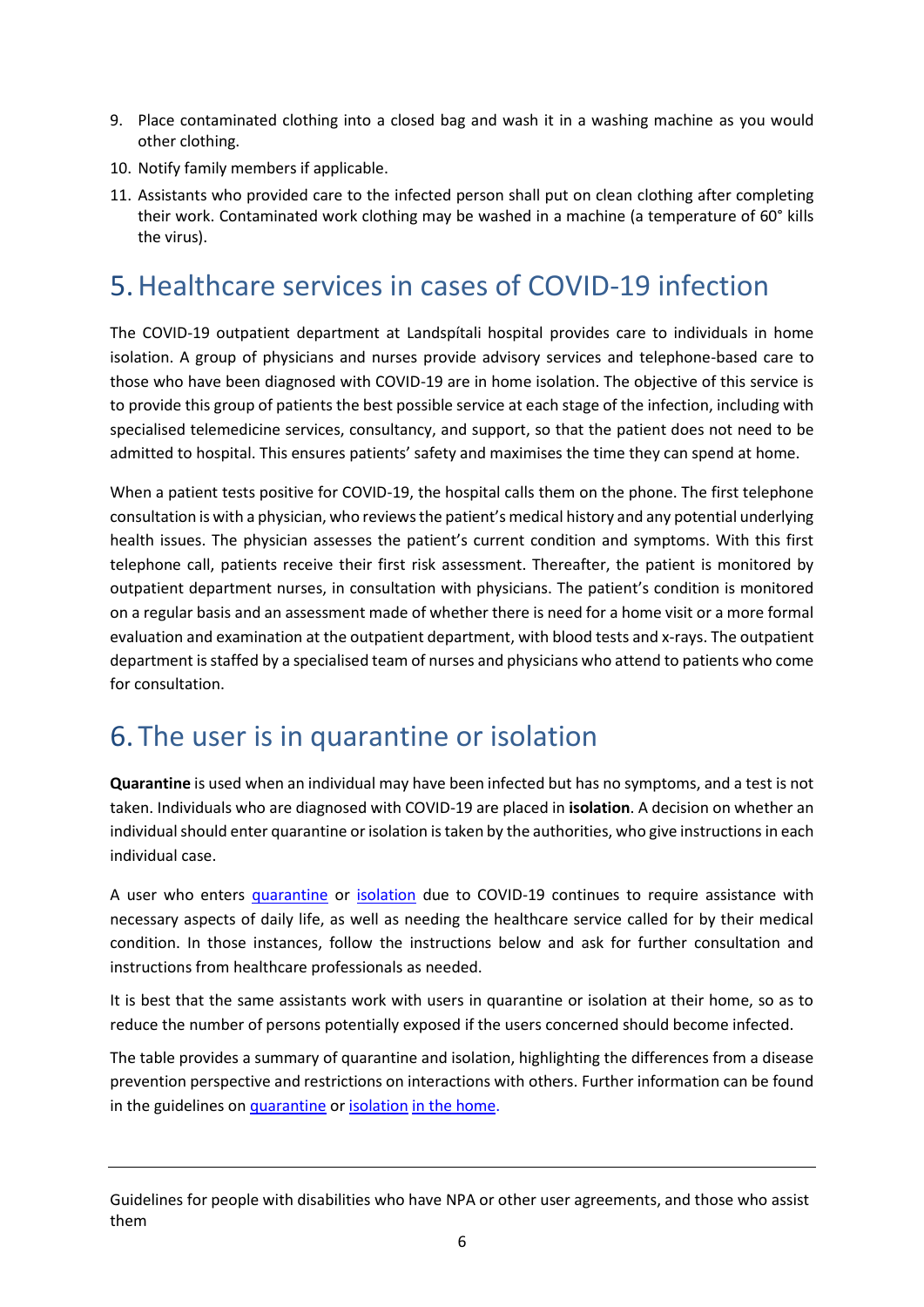| <b>QUARANTINE</b>                                                                                                                                                                                                                                                                                                              | <b>ISOLATION</b>                                                                                                                                                                                                                                                                                                                                                                                                     |
|--------------------------------------------------------------------------------------------------------------------------------------------------------------------------------------------------------------------------------------------------------------------------------------------------------------------------------|----------------------------------------------------------------------------------------------------------------------------------------------------------------------------------------------------------------------------------------------------------------------------------------------------------------------------------------------------------------------------------------------------------------------|
| Users shall stay within their home as much as<br>possible and interact only with assistants. Family<br>members and friends should not come to visit.                                                                                                                                                                           | Users shall stay within their home while in<br>isolation and interact only with assistants.<br>Family members and friends should not come to<br>visit.                                                                                                                                                                                                                                                               |
| Assistants must use PPE while in close physical<br>contact with a user in quarantine: single-use<br>gloves, protective gowns, or plastic aprons.<br>Both assistants and users must wash their<br>hands thoroughly after such contact.                                                                                          | Assistants who provide care to users in isolation<br>shall use PPE: single-use gloves, protective<br>gowns or plastic aprons, face shields or<br>protective goggles, and face masks that filter out<br>particles.<br>The patient shall use a face mask that filters out<br>particles if they can tolerate it.                                                                                                        |
| Assistants shall observe general precautionary<br>measures to protect against contagion:<br>Wash hands and use hand sanitiser before and<br>after assisting the user, and observe general<br>hygiene practices.<br>If you use protective clothing, put it on in<br>accordance with the Chief Epidemiologist's<br>instructions. | Protective clothing should be put on in a<br>designated place in the user's home, where the<br>and<br>disease<br>utmost<br>hygiene<br>prevention<br>measures are observed.<br>Put on protective clothing in accordance with<br>the Chief Epidemiologist's instructions.<br>It is recommended that you watch the<br>instructional video on how to put on and take off<br>protective clothing.                         |
| Avoid physical contact with body fluids (mucus<br>from the respiratory tract, vomit, faeces).                                                                                                                                                                                                                                  | Use hand sanitiser before putting on protective<br>clothing. Protective clothing should be put on in<br>this order: face mask (FFP2), protective goggles,<br>gown, gloves. You should change gloves if they<br>contaminated,<br>become<br>and<br>needed.<br>as<br>Protective clothing should be removed in this<br>order: gloves, gown, face mask, goggles. Hands<br>should be sanitised after each item is removed. |

Place used PPE and other items that have been used (used wipes, used vomit bags, etc.) into a closed bag and dispose of it with the household trash. Wash, dry, and sanitise your hands.

*cont'd. p. 8*

Guidelines for people with disabilities who have NPA or other user agreements, and those who assist them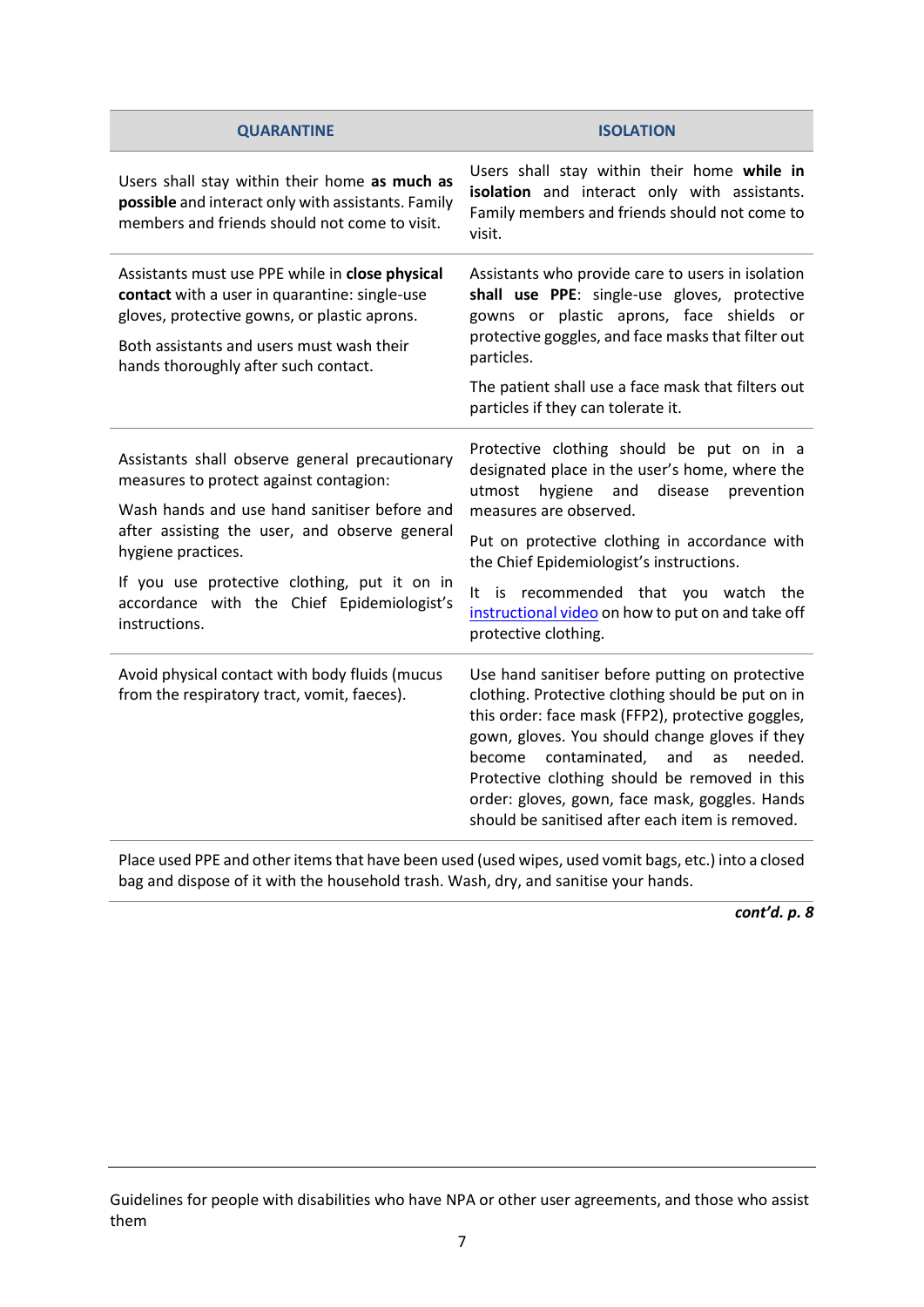| <b>QUARANTINE</b>                                                                                                                                                                                       | <b>ISOLATION</b>                                                                                |
|---------------------------------------------------------------------------------------------------------------------------------------------------------------------------------------------------------|-------------------------------------------------------------------------------------------------|
| Keep close track of whether the individual<br>develops symptoms such as fever, which could<br>indicate an infection.<br>If the patient's condition deteriorates, call 1700<br>and report the situation. | Keep close track of the user's health and take<br>their temperature on a daily basis.           |
|                                                                                                                                                                                                         | Provide information to healthcare professionals<br>by phone during their daily monitoring call. |
|                                                                                                                                                                                                         | If the patient's condition deteriorates, call 1700<br>and report the situation.                 |
|                                                                                                                                                                                                         |                                                                                                 |

Clean the user's home thoroughly with soap and water and wipe surfaces down with disinfectant on a regular basis.

If infectious agents (body fluids) are released into the environment, wipe them up with a single-use towel, clean the affected surfaces with soap and water, and then wipe them down with disinfectant.

**Clean all areas where the patient has stayed very thoroughly, and observe stringent hygiene and disease prevention measures (see instructions in Item 7).** 

<span id="page-7-0"></span>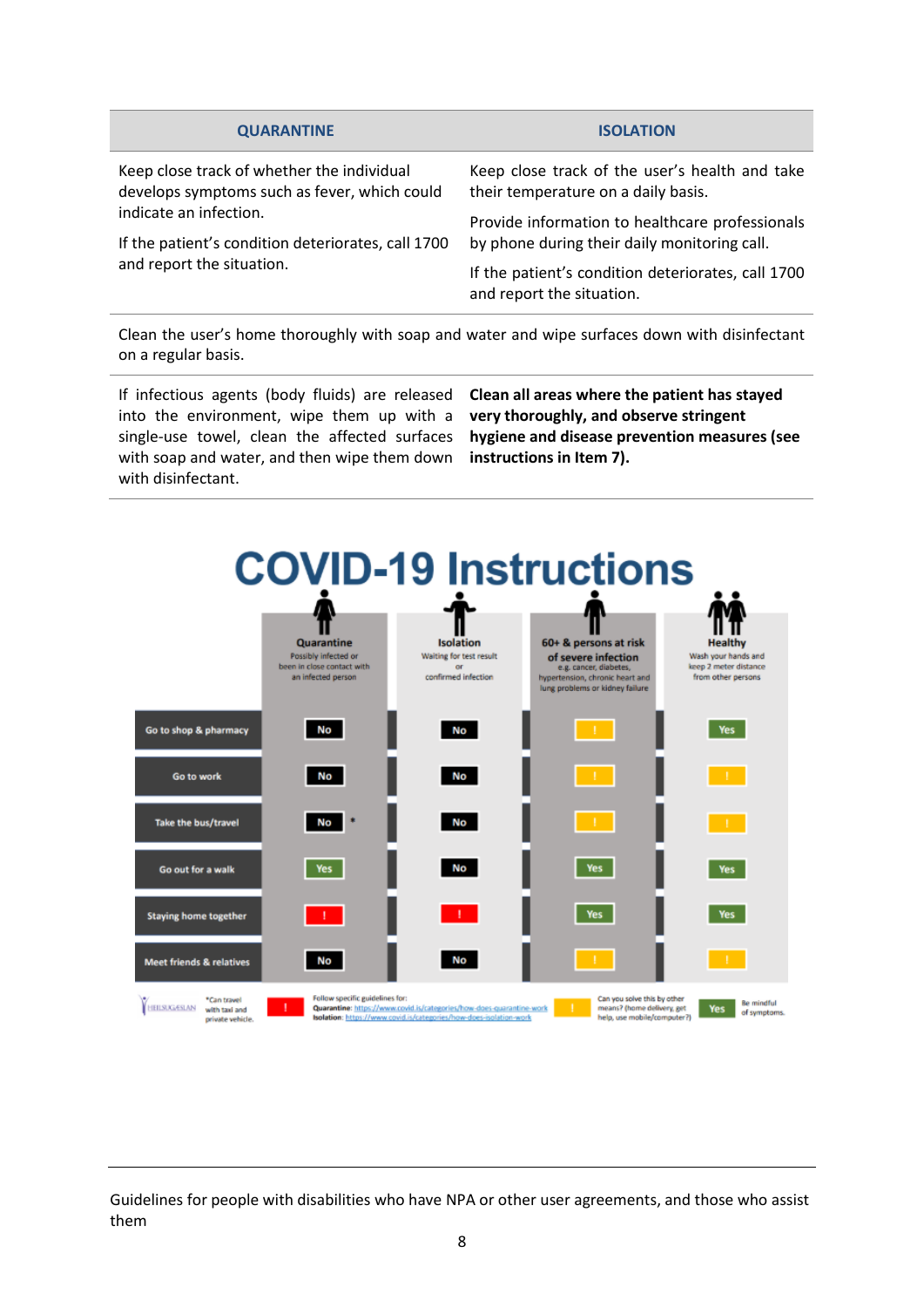### 7.Cleaning areas where a patient has stayed

Cleaning shall commence as soon as the patient has left the space in question. The area shall be cleaned in accordanc[e with the Chief Epidemiologist's instruct](https://www.landlaeknir.is/servlet/file/store93/item38919/Lei%C3%B0beiningar-framl%C3%ADnustarfsmenn%2010032020_KSJ-IM.pdf)ions. Employees must have completed the relevant training in how to put on and take off PPE and how to dispose of used items properly. It is not known how long the novel coronavirus can live in the environment (hours or days). This depends on surface type, humidity level, and temperature, among other factors.

#### <span id="page-8-0"></span>**For those who clean COVID-19 areas: protecting yourself against infection**

- a. Observe basic disease prevention guidelines when cleaning areas where exposure to COVID-19 is suspected.
- b. When cleaning, use the following PPE:
	- i. Single-use gloves (two pairs)
	- ii. Single-use protective gown
	- iii. Use an antiviral mask and protective goggles if there is the risk that contaminated materials can be transmitted to your face.
- c. After finishing the work, place used PPE into a plastic bag, close it securely, and dispose of it with regular trash.
- d. Wash and sanitise your hands immediately after putting used gloves into a closed bag, which can be disposed of with regular trash.
- e. Put on clean work clothing after completing the cleaning. Used clothing may be washed in a washing machine.

#### <span id="page-8-1"></span>**Cleaning areas where contamination is suspected**

- a. Clean the area where the patient stayed and the area immediately surrounding it.
- b. Do not use compressed air such as high-pressure cleaning of patios and pavement as this could disperse infectious agents into the atmosphere.
- c. The contagious area is demarcated, and traffic is routed elsewhere.
- d. Have a trash bag handy.
- e. Use approved cleaning agents and disinfectant (such as 1% Virkon or disinfectant spray). Use the correct strength.
- f. Use paper towels to clean up visible contaminated waste. Change gloves if your gloves are exposed to contaminants.
- g. Wash the area first with a soap solution, and then go over the same area with disinfectant (such as 1% Virkon or disinfectant spray).
- h. Start cleaning at the top and continue downwards. Begin by spreading the soap solution over the area with a paper towel or a spray container. When the entire area has been covered with soap solution, use paper towels to wipe it up, and place the towels into a bag that is closed and disposed of with regular trash. Then cover the entire area with paper towels and wet the paper towels with 1% Virkon or disinfectant spray. Wait for the length of time specified in the manufacturer's instructions, and then remove the paper towels and place them into a closed

Guidelines for people with disabilities who have NPA or other user agreements, and those who assist them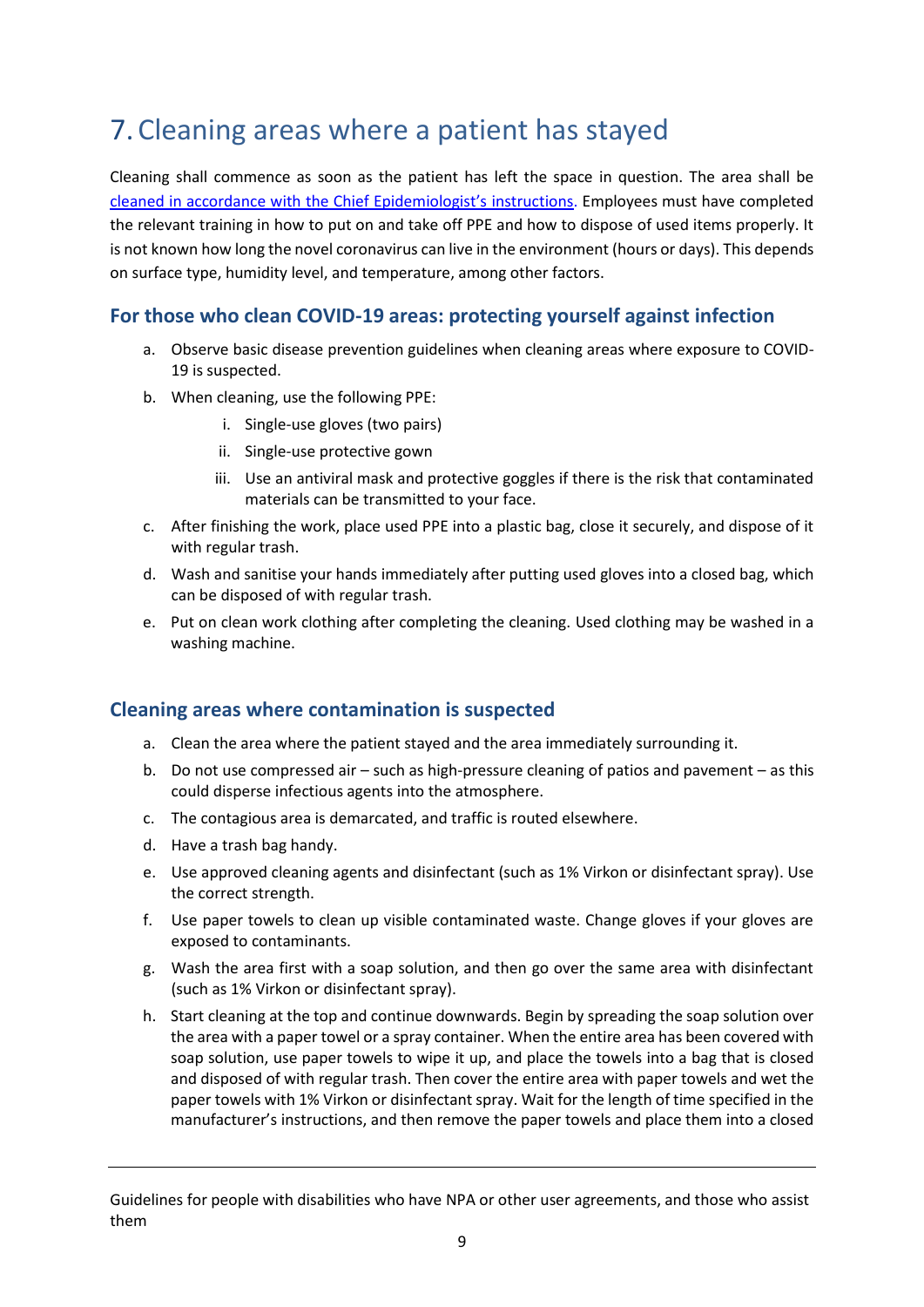bag, which may be disposed of with regular trash**.** Finally, rinse the area with hot (60°) water and then dry it.

- i. Paper and other single-use products used in the area where the patient stayed shall also be placed into a bag that may be disposed of with regular trash.
- j. Change washcloths after cleaning each area, and place them into a bag that may be washed in a washing machine.
- k. The following shall be cleaned in areas used by the patient:
	- Doorknobs and locks on doors.
	- Faucets and sinks.
	- Walls adjacent to beds, toilets, and sinks.
	- Toilets and surrounding areas.
- l. After the cleaning work is complete, PPE and gloves shall be placed into a bag and disposed of with regular trash.

### <span id="page-9-0"></span>8.Quarantine for assistants

Assistants must quarantine themselves for 14 days, in accordance with guidelines [from the Chief](https://www.landlaeknir.is/servlet/file/store93/item38990/GA%20Lei%C3%B0beiningar%20fyrir%20almenning%20um%20s%C3%B3ttkv%C3%AD%20%C3%AD%20heimah%C3%BAsi.pdf)  [Epidemiologist,](https://www.landlaeknir.is/servlet/file/store93/item38990/GA%20Lei%C3%B0beiningar%20fyrir%20almenning%20um%20s%C3%B3ttkv%C3%AD%20%C3%AD%20heimah%C3%BAsi.pdf) if they:

- 1. Report direct physical contact with a person who has COVID-19, contact with infectious agents, or close physical proximity to the patient (less than 2 metres, and without PPE, for more than 15 minutes). Those who live in the same household as the patient must enter quarantine.
- 2. Have cleaned a possibly contaminated area without using PPE.

Co-workers of those who enter quarantine should take precautions against infection but are not asked to enter quarantine unless the above applies also to them.

#### <span id="page-9-1"></span>**Registration of assistants in quarantine**

Assistants must be registered as being in quarantine in order for it to be possible to issue a confirmation/certificate. They can do this themselves, or they be registered by their community healthcare centre or the Department of Civil Protection and Emergency Management's Contact Tracing Team.

- Individuals who have a **digital certificate (e-ID)** can register themselves in quarantine on [heilsuvera.is](file://///emlmsfile01/Hopar$/Sottvorn/MERS-CoV/2020-kína%20lungnabólga/Júlíana/heilsuvera.is) (this applies solely to quarantine by order of the authorities, not to self-imposed quarantine).
- Individuals who do not **have** an e-ID must register their quarantine status through their community healthcare centre.
- When the registration is complete, it is possible to obtain a certificate/confirmation of quarantine on www.heilsuvera.is, with an e-ID.
- Individuals who do not have an e-ID and need a certificate/confirmation of quarantine shall send a request to this effect to [mottaka@landlaeknir.is,](mailto:mottaka@landlaeknir.is) with the subject line: **Confirmation of quarantine.** They will receive the confirmation by e-mail.

Guidelines for people with disabilities who have NPA or other user agreements, and those who assist them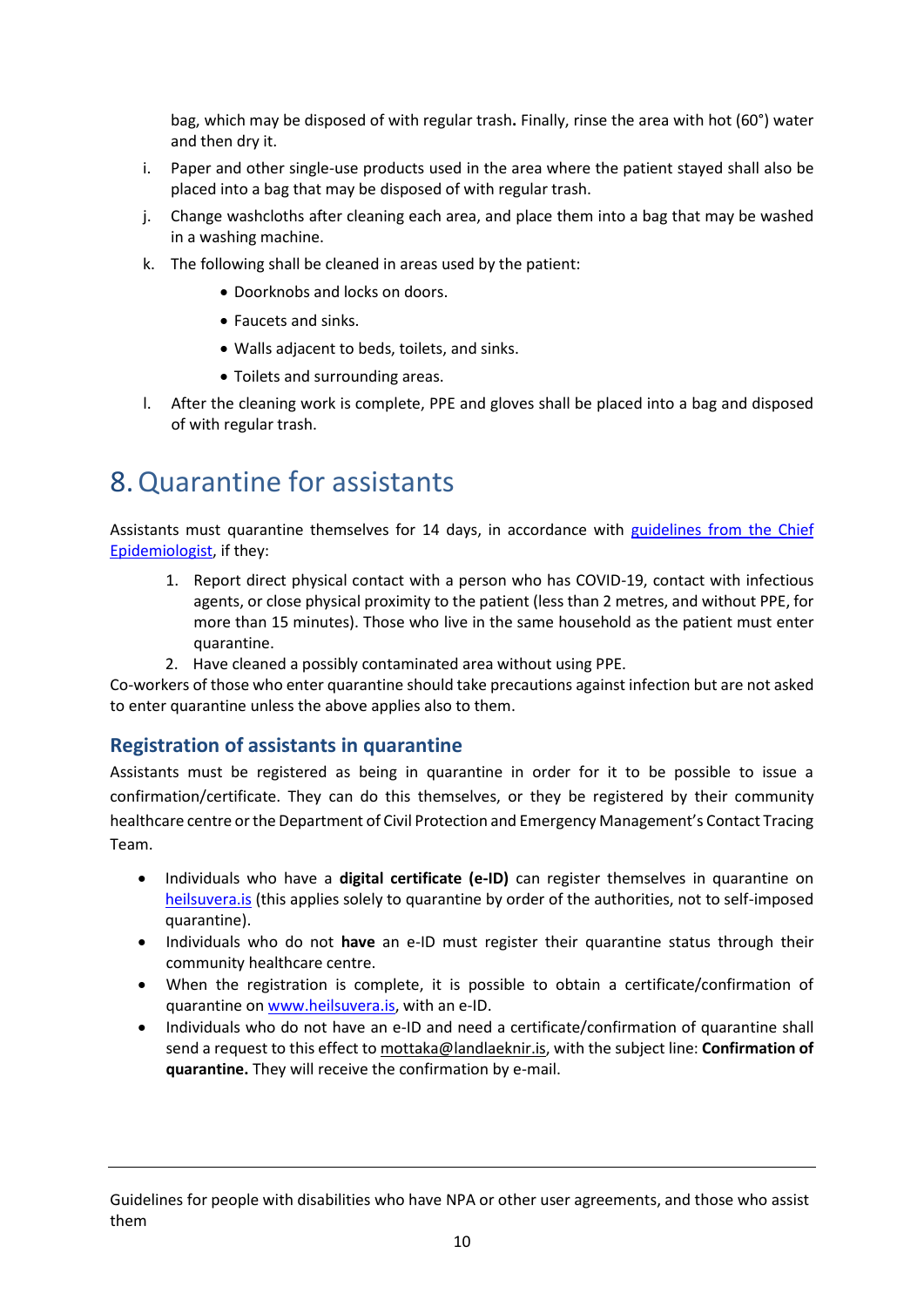#### <span id="page-10-0"></span>**Assistants' entitlement to payments while in quarantine**

On 20 March 2020, Parliament passed legislation providing for temporary payments to individuals in quarantine. The objective is to support employers and employees affected by quarantine, thereby enabling them to follow the healthcare authorities' instructions in quarantine without having to worry about their income.

Those entitled to payments under the new law are:

- Employers that have paid wages to wage-earners under mandated quarantine between 1 February through 30 April 2020.
- Wage-earners who have been in mandated quarantine over this period but do not receive wages from their employer.
- Self-employed individuals in mandated quarantine over the same period.

The legislation is implemented by the Directorate of Labour. Information on [payments during](https://vinnumalastofnun.is/upplysingar-vegna-covid-19/greidslur-i-sottkvi)  [quarantine mandated by healthcare authorities](https://vinnumalastofnun.is/upplysingar-vegna-covid-19/greidslur-i-sottkvi) can be found on the Directorate of Labour website. Detailed information can also be found under questions and answers, [including information on the](https://vinnumalastofnun.is/upplysingar-vegna-covid-19/spurt-og-svarad-vegna-covid-19/spurt-og-svarad-vegna-greidslna-i-sottkvi)  [requirements, application process, and amounts of quarantine payments, as well as](https://vinnumalastofnun.is/upplysingar-vegna-covid-19/spurt-og-svarad-vegna-covid-19/spurt-og-svarad-vegna-greidslna-i-sottkvi) the rights of [guardians of children in quarantine.](https://vinnumalastofnun.is/upplysingar-vegna-covid-19/spurt-og-svarad-vegna-covid-19/spurt-og-svarad-vegna-greidslna-i-sottkvi)

Assistants of users in mandated quarantine are entitled to wage payments, and self-employed assistants may also be entitled to payments if they have paid payroll tax and pay-as-you-earn income tax on their estimated salary for at least three of the four months immediately preceding the application date, or on a regular basis.

Users/supervisors list the assistants' shifts as usual but identify them explicitly as "quarantine".

#### <span id="page-10-1"></span>How to apply for payments

Applications are filed on the Directorate of Labour website. **Applications for payments must be received by the Directorate of Labour no later than 1 July 2020. After that date, entitlement to payments will expire.**

**Administrators of user-controlled personal assistance** may apply to the Directorate of Labour (DoL) for payments through the My Pages portal for employers on the DoL website. They shall list the names of assistants for whom payments are sought and the dates when the assistants were partially or fully unable to carry out their work because they were ordered into quarantine. It is possible to file a single application for all assistants who began quarantine in the same month. If quarantine begins in two or more months, a separate application must be filed for each month during which quarantine began. Accompanying documents must be submitted if the DoL requests them. It is possible to specify full and/or half-days of quarantine.

**Assistants who are self-employed** shall file an application through the My Pages portal for jobseekers. These applicants must indicate on the form that they are self-employed. They must select the month during which quarantine began and specify the number of workdays when they could not work from the location where they were quarantined.

Guidelines for people with disabilities who have NPA or other user agreements, and those who assist them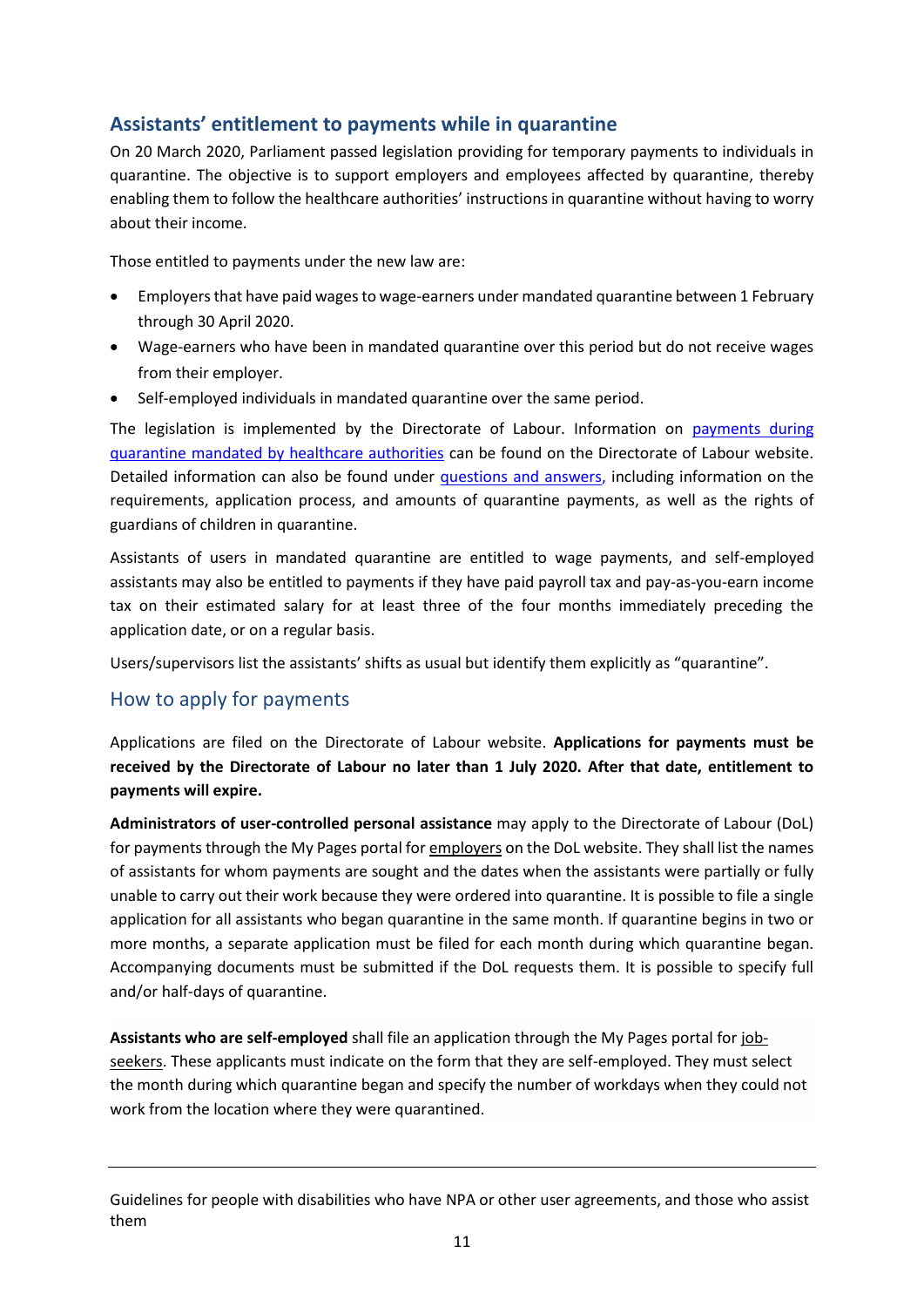#### <span id="page-11-0"></span>**Exemptions from home quarantine – Quarantine B**

Under extraordinary circumstances, when other options are not feasible, specialised employees in quarantine who provide key services – such as caring for individuals with disabilities who are also in quarantine – may be authorised to return to work, upon satisfying specified requirements. Such quarantine is called **Quarantine B** in order to distinguish it from general quarantine.

Apart from continuing to carry out work that others cannot, assistants in Quarantine B must comply with general quarantine rules outside working hours; i.e., they must meet with as few people as possible and must follow the Chief Epidemiologist's instructions on PPE, etc., which are sent together with the approval for the exemption. This is an extraordinary measure taken in an extremely demanding environment under unprecedented circumstances.

#### <span id="page-11-1"></span>**Requirements for Quarantine B:**

- a. The work done by the assistant concerned must necessary to ensure the safety of the user, and no other individuals can be found who have the required experience and background in the welfare services' back-up team.
- b. The assistant and the user/employer must agree to apply for an exemption. The assistant may withdraw the application if it is filed without their consent.
- c. The assistant must be asymptomatic. Assistants working under an exemption must monitor their own health closely and may not go to work if they have symptoms that resemble COVID-19.
- d. Assistants shall leave work immediately if they become aware of symptoms, in consultation with the user.

**Applications for exemption must be filed with the Chief Epidemiologist, on [a form](https://www.landlaeknir.is/utgefid-efni/skjal/item39949/) that can be found on the Directorate of Health website. Violations of the Chief Epidemiologist's rules on quarantine are punishable under the Act on Health Security and Communicable Diseases, no. 19/1997.**

Guidelines for people with disabilities who have NPA or other user agreements, and those who assist them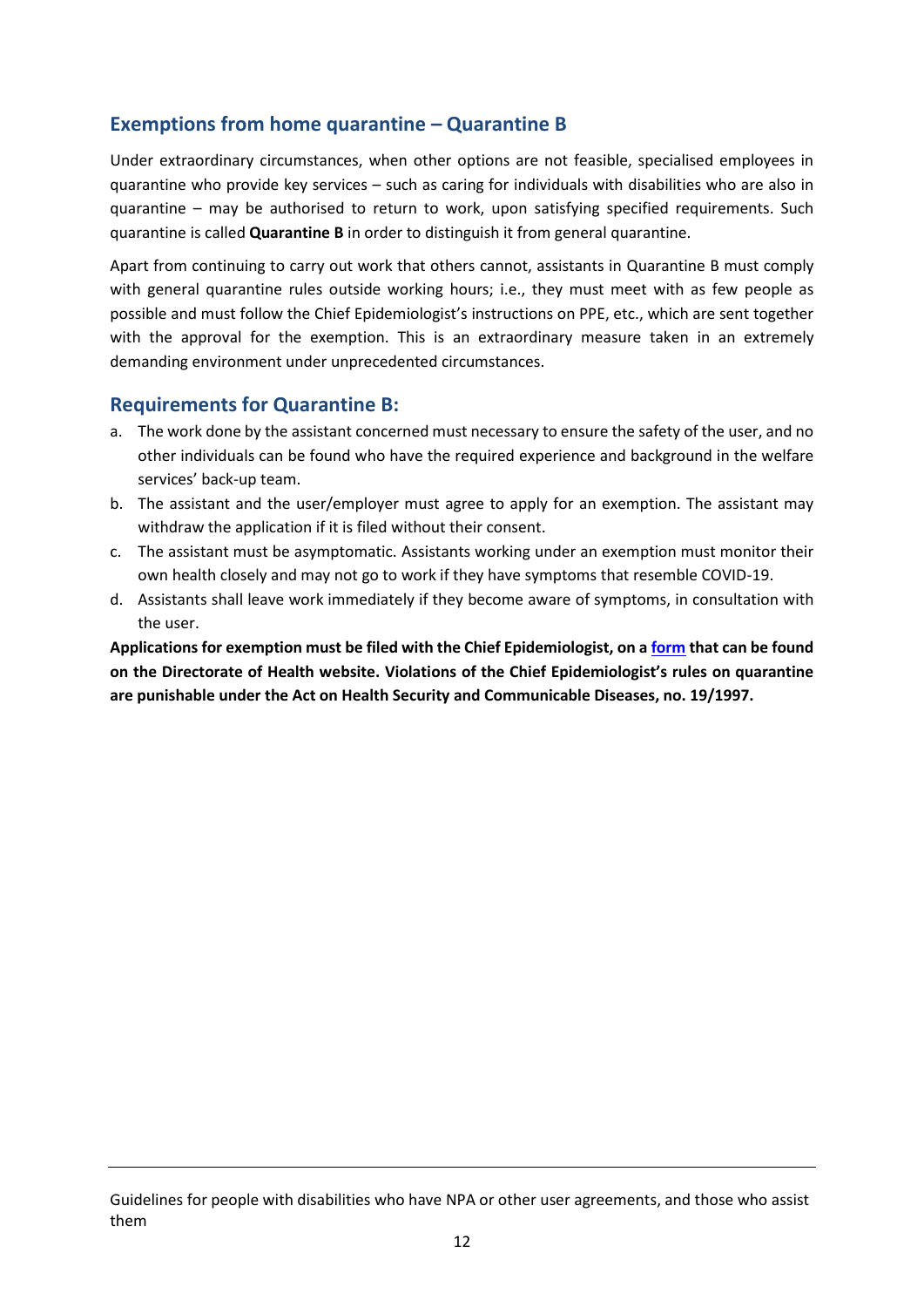| ·mhae1                    |                                                            |                                                                                                                                                                                                                                                                                                                                                                                                                                |
|---------------------------|------------------------------------------------------------|--------------------------------------------------------------------------------------------------------------------------------------------------------------------------------------------------------------------------------------------------------------------------------------------------------------------------------------------------------------------------------------------------------------------------------|
|                           | Umsókn um undanþágu frá heimasóttkví                       |                                                                                                                                                                                                                                                                                                                                                                                                                                |
|                           | ljósi mjög krefjandi umhverfis við fordæmalausar aðstæður. | Við sérstakar aðstæður, þegar aðrar leiðir eru ekki færar, kann að koma til þess að sérhæfðir<br>starfsmenn í sóttkví sem sinna lykil-þjónustu s.s. umönnun fatlaðra einstaklinga sem eru líka í sóttkví<br>eða við innviði samfélagsins fái heimild til að snúa til vinnu að uppfylltum ákveðnum skilyrðum. Slík<br>sóttkví kallast sóttkví B til aðgreiningar frá hinni almennu sóttkví. Hér er um sérstaka aðgerð að ræða í |
| sóttvarnalög nr. 19/1997. |                                                            | Undanþágu þarf að sækja um til sóttvarnalæknis en brot á reglum sóttvarnalæknis um sóttkví varða                                                                                                                                                                                                                                                                                                                               |
|                           | Stofnun/fyrirtæki sem sækir um undanþágu:                  | Dags. umsóknar:                                                                                                                                                                                                                                                                                                                                                                                                                |
|                           | Nafn og kennitala starfsmanns sem er í sóttkví:            | 2020                                                                                                                                                                                                                                                                                                                                                                                                                           |
| Lokadagur sóttkvíar:      |                                                            |                                                                                                                                                                                                                                                                                                                                                                                                                                |
| 2020                      |                                                            |                                                                                                                                                                                                                                                                                                                                                                                                                                |
|                           | Starf sem aðrir geta ekki sinnt meðan á sóttkví stendur:   |                                                                                                                                                                                                                                                                                                                                                                                                                                |
|                           |                                                            | Fjöldi einstaklinga sem starfsmaður í sóttkví mun óhjákvæmilega eiga samskipti við í sóttkví B_                                                                                                                                                                                                                                                                                                                                |
| Nafn                      | Kennitala                                                  | Tengsl við starfsmann í sóttkví                                                                                                                                                                                                                                                                                                                                                                                                |
|                           |                                                            |                                                                                                                                                                                                                                                                                                                                                                                                                                |
|                           |                                                            |                                                                                                                                                                                                                                                                                                                                                                                                                                |
|                           |                                                            |                                                                                                                                                                                                                                                                                                                                                                                                                                |
|                           |                                                            |                                                                                                                                                                                                                                                                                                                                                                                                                                |

| Afgreiðsla sóttvarnalæknis: |          | Undirskrift sóttvarnalæknis: |  |
|-----------------------------|----------|------------------------------|--|
| Hafnað                      | Sambykkt |                              |  |
|                             |          |                              |  |

*Figure 1. The application form for exemption from home quarantine can be found on the Directorate of Health website.*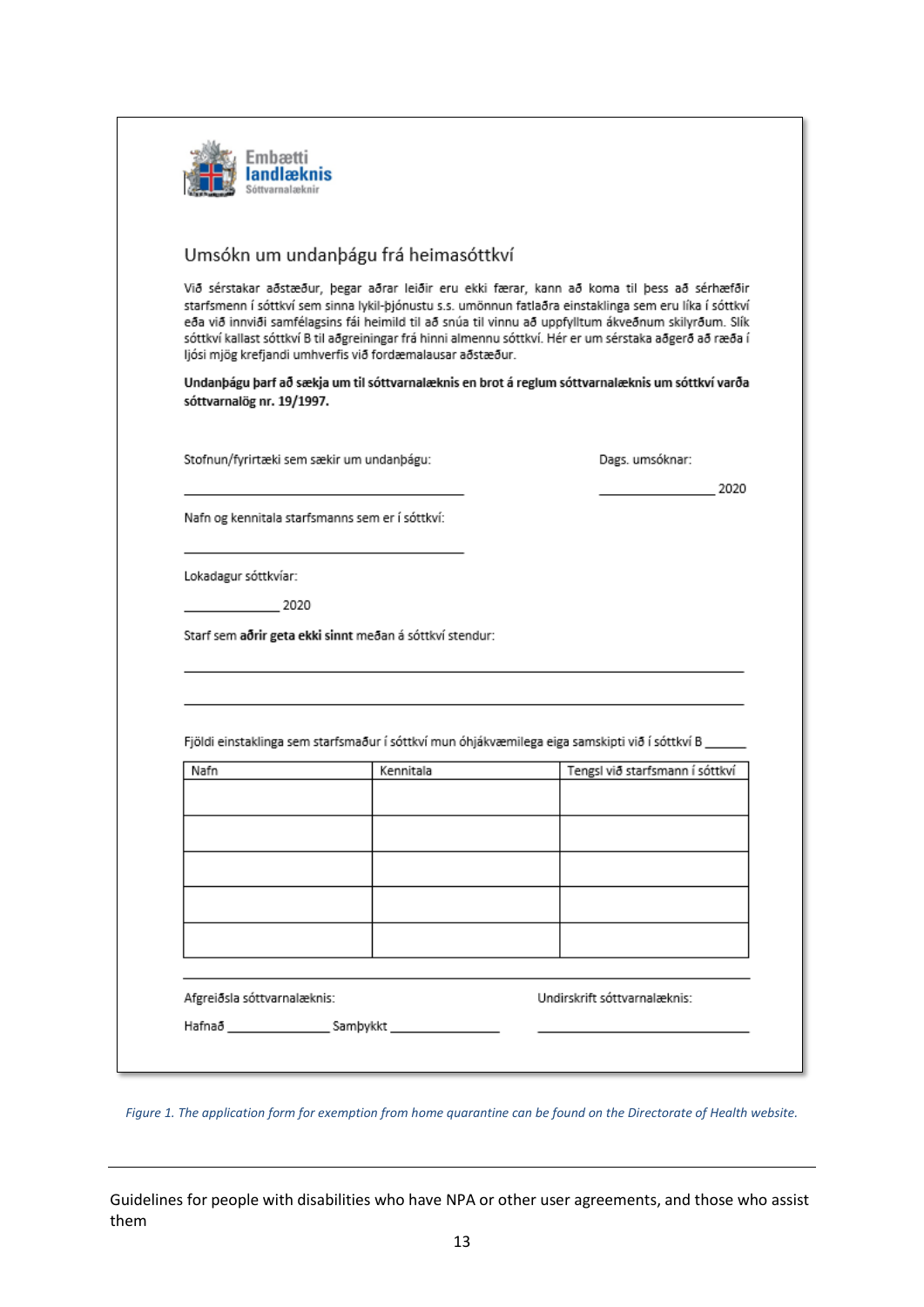### <span id="page-13-0"></span>9.Assistants who are ill with COVID-19

#### **Provisions on assistants' entitlement to sick pay can be found in their wage agreement.**

COVID-19-caused illness affecting assistants of NPA users is considered an absence in the sense of [Article 20 of the Regulation on User-Controlled Personal Assistance, no. 1250/2018,](https://www.reglugerd.is/reglugerdir/eftir-raduneytum/velferdarraduneyti/nr/21371) with subsequent amendments. The administrator may apply to the municipality in question for a contribution to cover additional expenses incurred as a result of substitute staffing during absence due to COVID-19. The municipality in question confirms the application on its own behalf and forwards it to the Local Authorities' Equalisation Fund for processing.

NPA agreements assume that the municipality, the user, and the administrator will work together to respond to changes in users' circumstances, with reference to the need for services. User quarantine or isolation is considered such a change in circumstances. As soon as the situation arises, it is vital to create a framework for communications among the municipality, the user, and the administrator in view of the changed circumstances, including communications on staffing issues. This also applies to other user agreements.

Even though circumstances change according to an agreement, the administrator still has the responsibilities of an employer towards workers, and must fulfil those duties according to current regulatory instruments and wage agreements.

If COVID-19 causes widespread illness among assistants, it is possible to notify the contact person at the municipality if users do not have their own back-up team who can assist in such cases.

- 1. The municipality's contact person then requests assistance from the social welfare services' backup team.
- 2. The user/administrator notifies the contact person at their municipality, who will obtain a list of names from the social welfare services' back-up team.
- 3. The user/administrator will receive a list containing the names of several back-up team members.
- 4. The user/administrator choses back-up team members and contacts them, conducts employment interviews, and finalises an employment contract if an agreement is reached.
- 5. The user/administrator notifies the contact person at the municipality which members of the social welfare services' back-up team were hired.

Guidelines for people with disabilities who have NPA or other user agreements, and those who assist them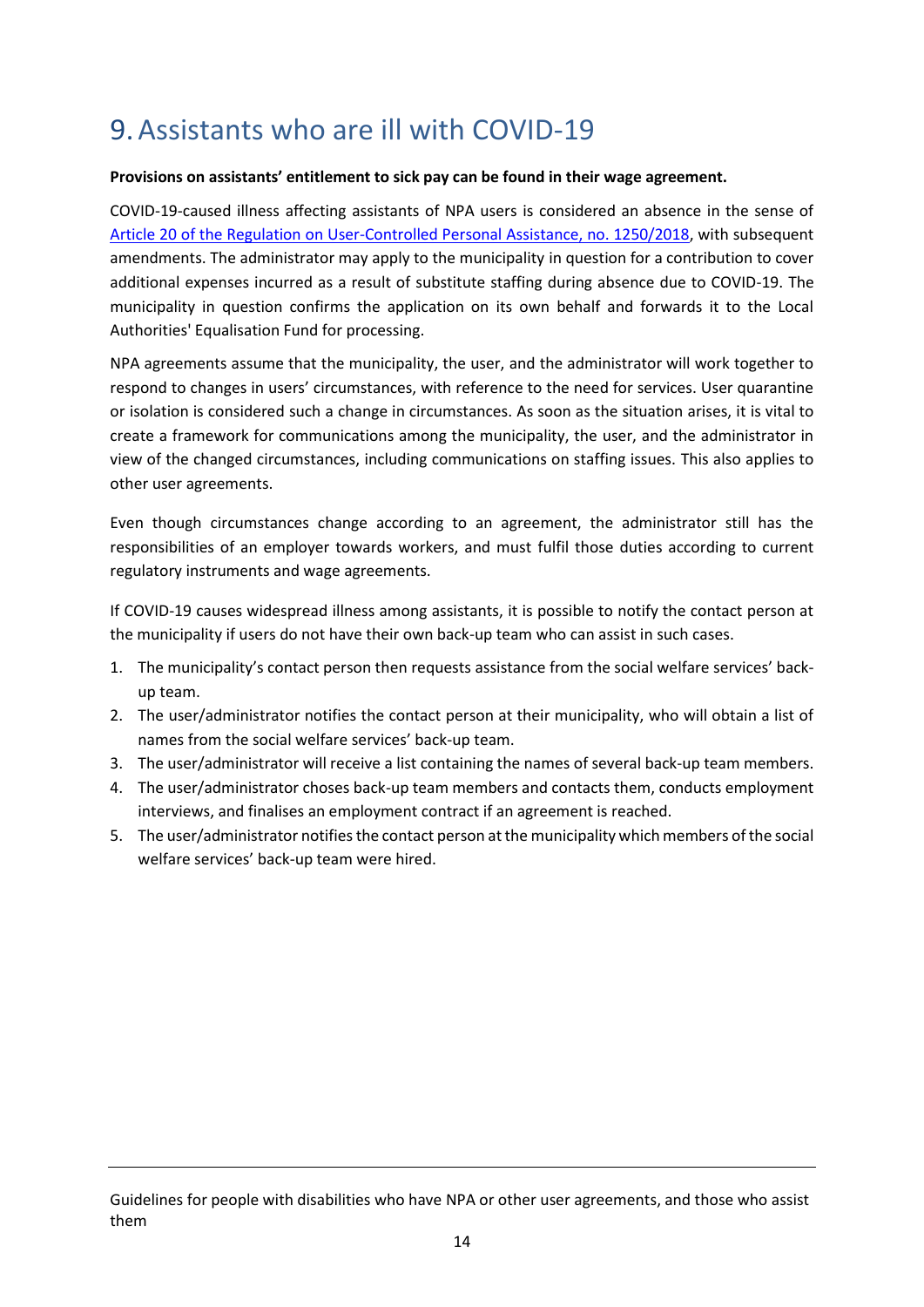### <span id="page-14-0"></span>10. Social Services contacts in users' communities

- **Reykjavík**: Arne Friðrik Karlsson [arne.fridrik.karlsson@reykjavik.is](mailto:arne.fridrik.karlsson@reykjavik.is)
- **Kópavogur**: Guðlaug Ósk Gísladóttir [gudlaugo@kopavogur.is](mailto:gudlaugo@kopavogur.is)
- **Akureyri**: Karólína Gunnarsdóttir [karolina@akureyri.is](mailto:karolina@akureyri.is)
- **Hafnarfjörður**: Sjöfn Guðmundsdóttir [sjofng@hafnarfjordur.is](mailto:sjofng@hafnarfjordur.is)
- **Garðabær**: Pála Marie Einarsdótti[r palaei@gardabaer.is](mailto:palaei@gardabaer.is)
- **Mosfellsbær**: Sigurbjörg Fjölnisdóttir [sigurbjorgf@mos.is](mailto:sigurbjorgf@mos.is)
- **Northwest Iceland:** Gréta Sjöfn Guðmundsdóttir [gretasjofn@skagafjordur.is](mailto:gretasjofn@skagafjordur.is)
- **Snæfellsnes Social and Educational Services:** Sveinn Þór Elinbergsson [sveinn@fssf.is](mailto:sveinn@fssf.is)
- **Akranes:** Svala Hreinsdótti[r svala.hreinsdottir@akranes.is](mailto:svala.hreinsdottir@akranes.is)
- **Dalvík:** Þórhalla Fr. Karlsdótti[r tota@dalvikurbyggd.is](mailto:tota@dalvikurbyggd.is)
- **West Fjords Community Partnership on the Affairs of the Disabled:** Sif Huld Albertsdóttir [bsvest@bsvest.is](mailto:bsvest@bsvest.is)
- **Bergrisinn, South Iceland service area:** Íris Ellertsdóttir [iris.ellertsdottir@arborg.is](mailto:iris.ellertsdottir@arborg.is) and Arna Ír Gunnarsdóttir, [arna@arnesthing.is](mailto:arna@arnesthing.is)

#### How to protect yourself against the COVID-19 Coronavirus



**Be mindful of hygiene. Regularly and thoroughly wash your** hands with soap and water and use hand sanitiser. Avoid touching your eyes, nose and mouth.



Cover your mouth and nose with your bent elbow or tissue when you cough or sneeze, especially if you have cold like symptoms.



- . Avoid close contact with individuals who are coughing or have cold/flu like symptoms.
- - Be mindful of hygiene when you are using things such as public touchscreens, handrails, elevator buttons, card machines and doorknobs.



• Say hello with a smile rather than a handshake or a hug.



- Cook meat and eggs well.
- Avoid contact with stray animals in market areas.

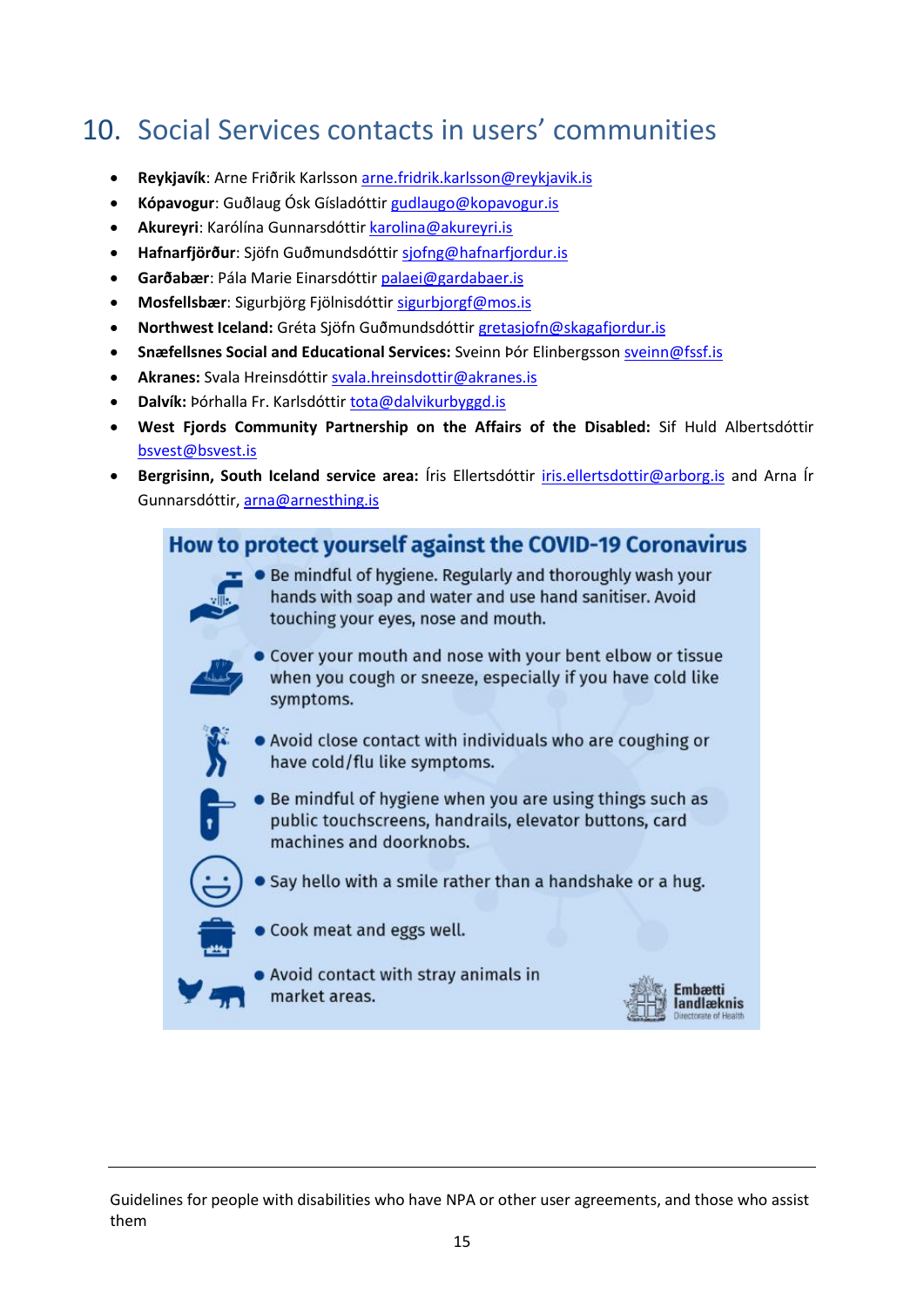### <span id="page-15-0"></span>11. Relaxation of ban on gatherings and disease prevention measures beginning 4 May 2020

Iceland has made progress in the fight against COVID-19, but we still need to be careful. The virus has not disappeared, even though the epidemic has receded in Iceland and community spread appears limited. Our aim remains the same: to protect those in high-risk groups and to protect workers who provide services to vulnerable people.

#### <span id="page-15-1"></span>**The general rules still apply:**

- Clean hands wash with soap and water or use hand sanitiser
- Maintain a distance of 2 metres between people
- Limit your close interactions to a specified number of people

#### <span id="page-15-2"></span>**Individuals at risk of severe infection from COVID-19**

**For individuals at risk of severe infection from COVID-19, there ar[e special guidelines in effect, which](https://www.landlaeknir.is/servlet/file/store93/item39475/Lei%C3%B0beiningar%20fyrir%20%C3%A1h%C3%A6ttuh%C3%B3pa%2005.05.2020b.pdf) [can be found here.](https://www.landlaeknir.is/servlet/file/store93/item39475/Lei%C3%B0beiningar%20fyrir%20%C3%A1h%C3%A6ttuh%C3%B3pa%2005.05.2020b.pdf)**

**It is important to assess, in consultation with your primary care physician or specialist, whether you are at risk of severe infection.**

#### <span id="page-15-3"></span>**Other services**

Many types of operations that were closed in March are now re-opening, including workplaces for people with disabilities and social activities. Municipal services for people with disabilities are subject to special [guidelines for social welfare services, which can be found here.](https://www.landlaeknir.is/servlet/file/store93/item41244/Lei%C3%B0beiningar_velfer%C3%B0ar%C3%BEj%C3%B3nusta%2027042020.pdf)

#### <span id="page-15-4"></span>**The first steps out of so-called preventative /self- imposed quarantine**

Many have been in so-called preventative quarantine and have remained at home for the most part while the pandemic is ongoing. Now that the number of infections in Iceland has declined so steeply and the ban on gatherings has been relaxed, many people are uncertain about whether they may leave home and have visitors.

- You should always consider the circumstances in the environment. If the number of infections rises, people must continue their voluntary quarantine and should relax it only in proportion to the decline in the infection rate.
- You must also consider your health and underlying risk factors when you assess how to begin reengaging with the community after having been home in preventative quarantine.
- People with disabilities are encouraged to continue being careful, to avoid crowds, and to avoid interacting with people who have symptoms; however, they should also consider relaxing restrictions on contact with other people.
- Study the guidelines for people who are at risk of severe infection. People can decide to follow the instructions there concerning restrictions on contact with others during the first weeks in May.
- It is wise to stay away from crowded places at first, and find places where it is possible to maintain a distance of 2 metres from others.
- It is possible to attend smaller gatherings where cleanliness and hygiene are observed and the 2 metre social distancing rule is followed.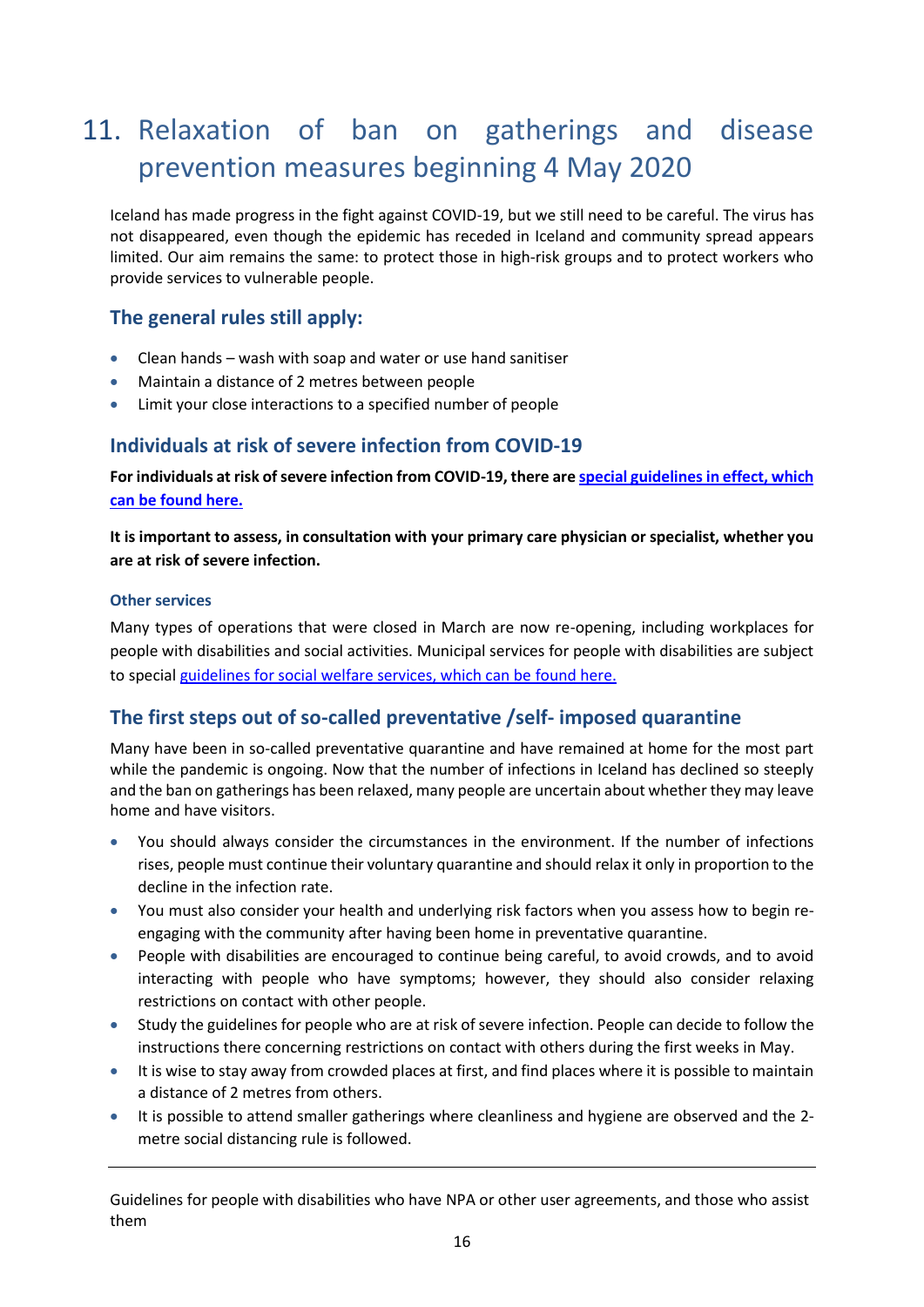- Various services are now open, including hair salons and physiotherapy, where service providers are in close contact with many individuals every day. It is wise to begin by going to these places at the least busy times of day.
- It is important to take good care of your mental and physical health.

#### <span id="page-16-0"></span>**Visits and guests**

It is important to continue being cautious, to comply with general rules on hand washing and disease prevention, to maintain a distance of 2 metres from other people, and to begin by limiting your close interactions to a specified number of people, with the aim of avoiding infection.

- Adapt the number of visits and the number of guests to current conditions, as contagion can be brought into the home with guests.
- It is also wise to consider how many confirmed infections there are in your municipality.
- Consider the conditions in your home and determine how many guests you can receive while maintaining a distance of 2 metres between people.
- It is possible to begin by seeing 1-2 close acquaintances or friends per week, avoiding physical contact, and maintaining a distance of 2 metres between individuals.

#### <span id="page-16-1"></span>**Sound advice for avoiding infection**

- 1. Ask guests to wash their hands and then use hand sanitiser when they arrive and before they leave.
- 2. Avoid physical contact between guests and members of the household insofar as is possible.
- 3. As guests to maintain a distance of 2 metres between individuals insofar as is possible.

#### <span id="page-16-2"></span>**Rakning C-19 – the contact tracing app**

People with disabilities, as well as other members of the community, are encouraged to download the Department of Civil Protection and Emergency Management's contact tracing app and to encourage family members, friends, and guests who visit their home to do the same. The app can be found [here](https://www.covid.is/app/is) on the website [www.covid.is.](http://www.covid.is/)

### <span id="page-16-3"></span>12. Further information

- On the FAQ page on the website www.covid.is you can find answers to a large number of questions. When you open that page, select "all questions".
- There is also a discussion of **emotional wellbeing** during the COVID-19 pandemic, as well as information on where to seek help and support, and sound advice. This information can be found under Our Wellbeing on [www.covid.is.](http://www.covid.is/)
- Also on www.covid. is are guidelines on how to avoid infection.
- Information on accessible walking routes and outdoor activities can be foun[d here.](http://www.thekkingarmidstod.is/)
- Reliable information in addition to [www.covid.is](http://www.covid.is/) can also be found on these websites:
	- o [www.landlaeknir.is](http://www.landlaeknir.is/)
	- o [www.samband.is](http://www.samband.is/)
	- o [www.felagsmalaraduneyti.is](http://www.felagsmalaraduneyti.is/)
	- o [www.npa.is](http://www.npa.is/)